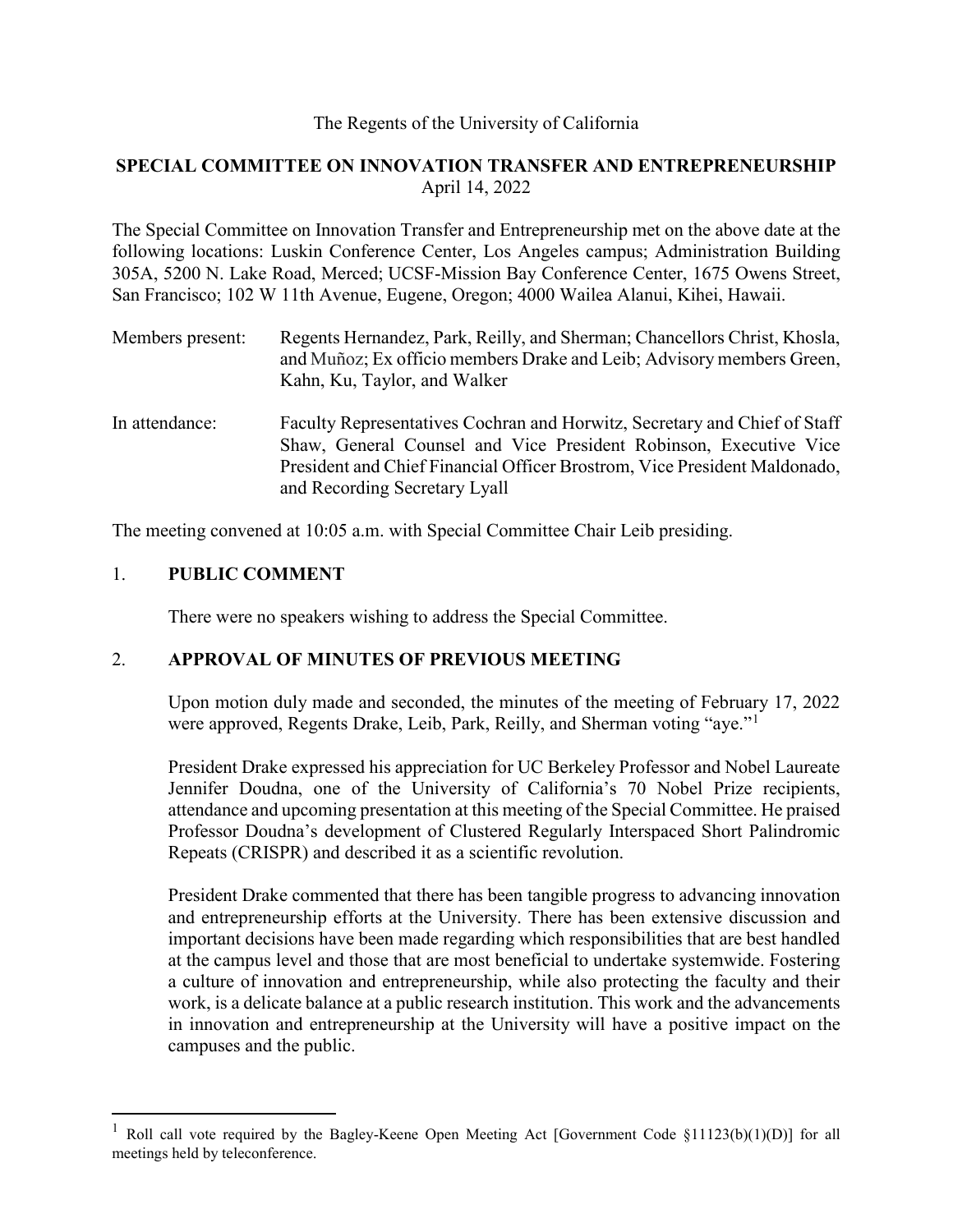#### 3. **SPEAKER SERIES: JENNIFER DOUDNA – UNLEASHING UC INNOVATION AND ENTREPRENEURSHIP**

[Background material was provided to the Special Committee in advance of the meeting, and a copy is on file in the Office of the Secretary and Chief of Staff.]

Committee Chair Leib thanked Professor Doudna for her significant input on the report of the Regents Working Group on Innovation Transfer and Entrepreneurship.

UC Berkeley Professor Doudna shared an overview of her educational background and professional career. In 2007, she began her work on CRISPR, a bacterial immune system, while a professor at the University of California, Berkeley. In 2011, she and graduate student Rachel Haurwitz founded Caribou Biosciences which went public in 2021 and is currently a billion dollar company. The company works on cell-based therapy for cancer using CRISPR.

In 2012, she and a collaborator published an academic article that outlined how CRISPR can be used as a tool for genome editing to alter DNA sequencing in cells with a level of precision and programmability that had not previously been available. She remarked that this would be a technological revolution in plant and human biology as well as transformative for curing genetic diseases and dealing with challenges surrounding climate change.

UC Berkeley and UC San Francisco partnered to create the Innovative Genomics Institute (IGI) to leverage the CRISPR technology in healthcare and agriculture and to advance genome engineering. Professor Doudna's intent was to develop this technology in ways that would have a tangible impact in people's lives and make it broadly accessible and affordable.

She presented a slide that outlined IGI's scientific strategy with public impact at the core of health, regenerative agriculture, and genomic technology development. IGI's vision has been to make CRISPR the accessible standard of care for all genetic diseases. One of the Institute's goals is to engineer scalable green technology solutions using plants and microbes, like producing climate-resilient crops. It hopes to continue historic innovation and discovery, establish new gene modulation techniques, and enhance tissue targeting. Professor Doudna recognized the generous donors and grants that have supported the Institute's efforts.

The Institute has had the opportunity to apply CRISPR in a variety of ways. She shared that in 2016, it began research to develop a CRISPR-based cure to correct the mutation that causes sickle cell disease, which often affects people of African descent. Phase one of this clinical trial, consisting of a three-campus partnership between UC Berkeley, UC San Francisco, and UCLA, has been approved by the U.S. Food and Drug Administration (FDA) with the goal of providing an accessible and affordable cure that meets the needs of the sickle cell community around the world. This trial, the only one run by a not-for-profit organization, has a plan to lower the cost of curing a patient with sickle cell disease from \$2 million, which private companies currently charge, to under \$100,000.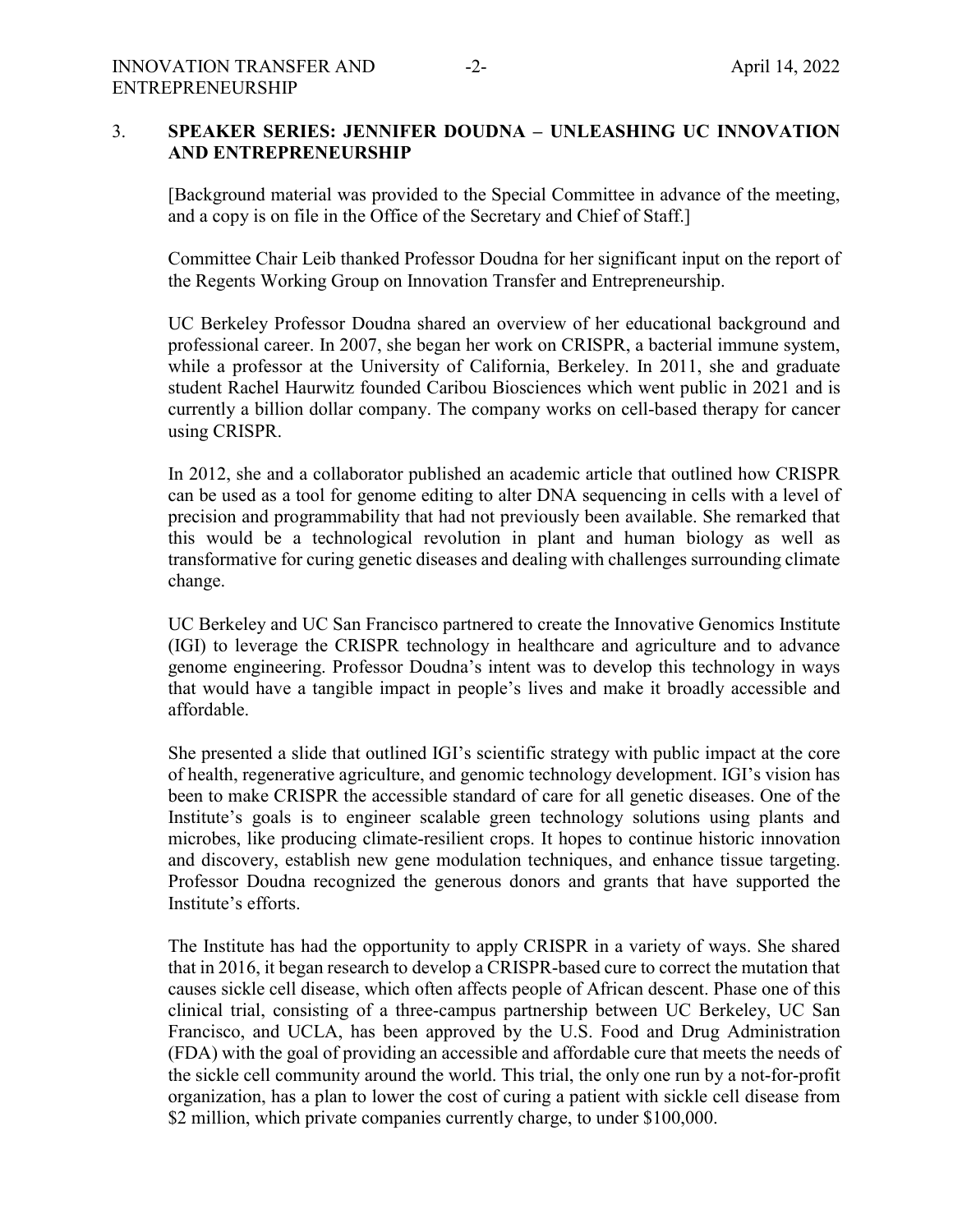Professor Doudna remarked that the IGI has spun off 17 companies founded by IGI associates, many of whom are UC graduates, in a variety of fields including therapeutics, cell therapy, and gene editing tools. These companies have raised over \$2 billion, employed over 1,400 people, and are valued at nearly \$10 billion. IGI has produced 12 to 16 percent of all invention disclosures for UC Berkeley. A recent donor gift of \$20 million allowed IGI to create a program to encourage women and others who have been traditionally excluded in this field to become leaders in the bio-technology industry.

Women earn 53 percent of life science and 77 percent of health-related Ph.Ds., but female founders only received slightly over two percent of venture capital funding in 2020. IGI has launched two new entrepreneurship programs to support gender equity in entrepreneurship, the HS Chau Women in Enterprising Science Program and the Tory Burch Fellowship. Both of these provide funding, lab space, and entrepreneurial mentorships for people on the entrepreneurial journey.

Professor Doudna explained the vision for increasing the connection between scientific discovery and the opportunity to accelerate the pace at which these ideas and discoveries are available to the public sector. She shared a map of the UC Berkeley campus outlining a possible new building site for the IGI Center and an image of the building concept. The new IGI building will support innovation and biotech entrepreneurship and increase the pace at which discoveries are translated into technologies. The Center, planned for 2025, is anticipated to serve as a hub for the private and public sector community, connecting research, education, and entrepreneurship.

Regent Hernandez asked how the IGI plans to bring the cost of a cure for sickle cell disease from \$2 million to \$100,000 per patient. Professor Doudna replied that the reduced cost will be obtained through a combination of technical developments and a reduction of manufacturer costs through scaling. Currently, the treatment is only applied to a select few individuals so allowing for a broader number of patients to be treated will leverage the scalability. The Institute is using technology to develop a single injection to cure a genetic disease which will avoid the need for a bone marrow transplant, allowing for a much lessened hospital stay for the patient.

Advisory member Kahn thanked President Drake for his support and leadership in the innovation and entrepreneurship arena at the University. He asked Professor Doudna to discuss the lessons she has learned in the commercialization process and inquired what suggestions she had for how the University can better support the realization of expectations of the entrepreneurial aspect in the process. Professor Doudna replied that the entrepreneurial business process was challenging for an academic teacher and researcher to navigate. She recommended that establishing a mentorship program for academics to connect with relevant experts would be extremely helpful in the commercialization process for faculty and students. She reflected on the success of a number of CRISPR-based companies and remarked that the University has an opportunity to think collaboratively on how intellectual property is handled in order to better support the entrepreneur while also ensuring that UC receives optimum results and return.

Committee Chair Leib provided information on the President's Innovation Council, an outside group of advisers that comprise a cross-section of investment and business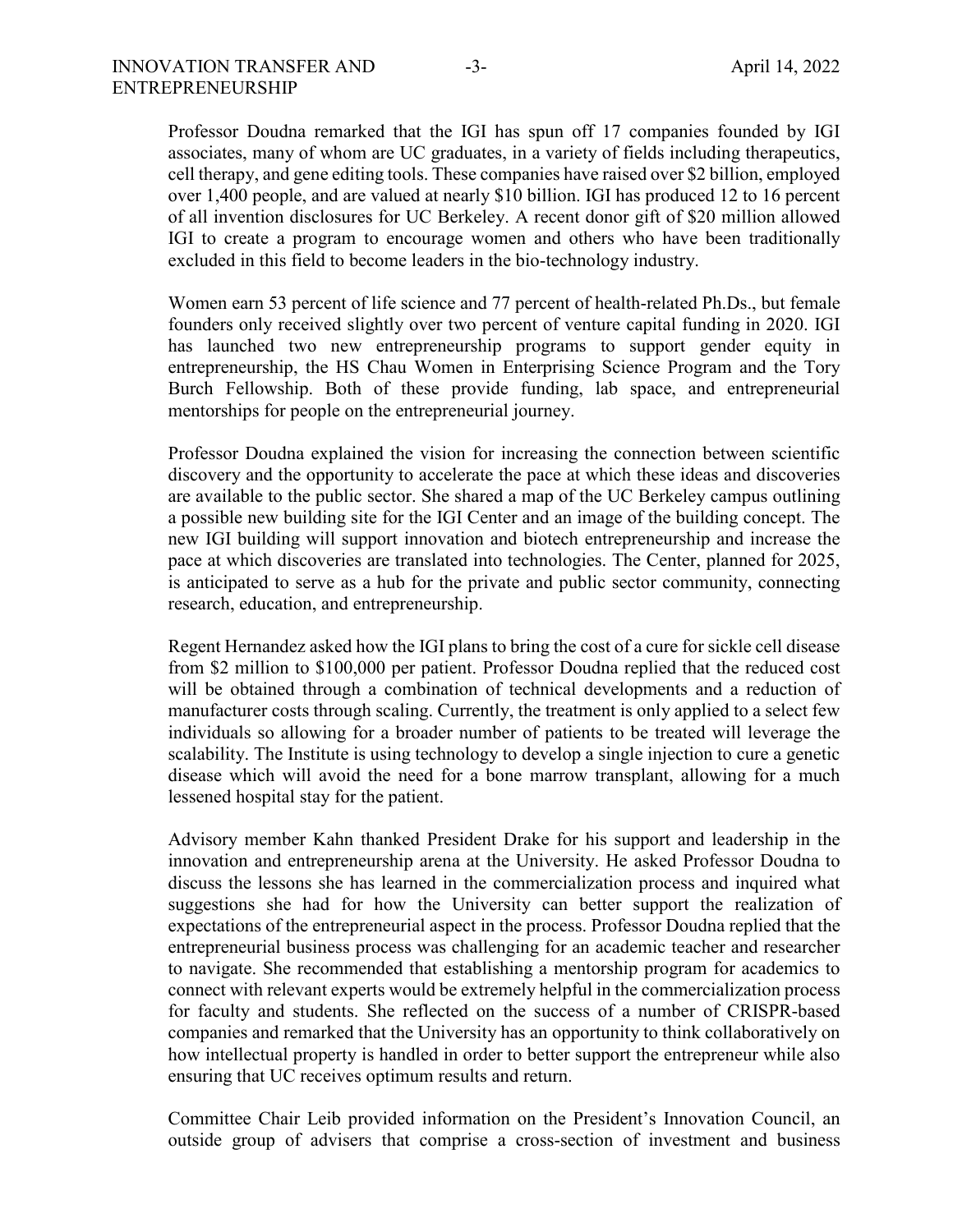executives, venture capitalists, and technology experts. He remarked that these Council members would be valuable advisers for faculty members.

Regent Reilly asked about the future of CRISPR and how close the technology is to reaching the public sector. Professor Doudna replied that this is the beginning of CRISPR technology as clinical trial results are just now available. The results indicate that CRISPR is a highly effective cure for conditions that result from a genetic mutation. The goal is to deliver CRISPR molecules directly to patients and this will take time. IGI is researching the opportunity to use CRISPR technology to alter the human genome sequencing to prevent genetic diseases like cardiovascular and Alzheimer's disease. She remarked that the impact to prevent diseases will be immense and she stated that the University can be a leader in the creation of a climate that supports this type of innovation. In the agriculture and climate change arenas, there have been multiple companies making advancements in various applications. In addition, the use of CRISPR technology as a diagnostic has been accelerated due to the COVID-19 pandemic and this can be reprogrammed for other infectious diseases.

Regent Reilly asked what the University can do to lessen the gender inequality in entrepreneurship. Professor Doudna responded that programs like the IGI's HS Chau Women in Enterprising Science are a good place to begin the work of establishing gender equality in bio-entrepreneurship. She noted her hope that the University would make this a mission and be highly influential in creating a supportive environment for women. Regent Reilly responded that reaching out to young women about the innovation and entrepreneurship opportunities well before college would also be beneficial.

Regent Park remarked that UC Berkeley has developed this remarkable engine of innovation and entrepreneurship and asked how the ten campus system could collaborate to support these efforts throughout the University. Professor Doudna remarked that a more strategic approach to cross-disciplinary or campus collaboration might be created through a combination of funding and events that allow for interaction, like workshops. She gave the example of working with a faculty member in a different college and field in part because UC Berkeley has cultivated a climate of collaboration and community. Allowing faculty from different campuses to connect and determine possible alignments can begin with the University nurturing this sense of community.

Faculty Representative Horwitz asked if Professor Doudna has been involved in discussions regarding the ethics surrounding germline interventions. Professor Doudna explained the important distinction between germline editing, genome editing that involves making genetic modifications, and somatic cell editing, genome editing which affects an individual but does not create heritable changes in genome. She noted the importance of the discussion of ethics in her work as it relates to CRISPR and clarified that the genome editing being discussed at this meeting is somatic cell editing. Germline editing is possible with CRISPR and has been carried out by an individual who announced his work in 2018. The ethics of germline editing have been discussed since 2014-15 when IGI sponsored a meeting that brought together 20 experts in the field to specifically discuss this topic. This meeting, in turn, created a series of international summit meetings, sponsored by the National Academies in the United States and the Royal Society in the United Kingdom, which brought together experts in sociology, law, humanities, and other fields. Professor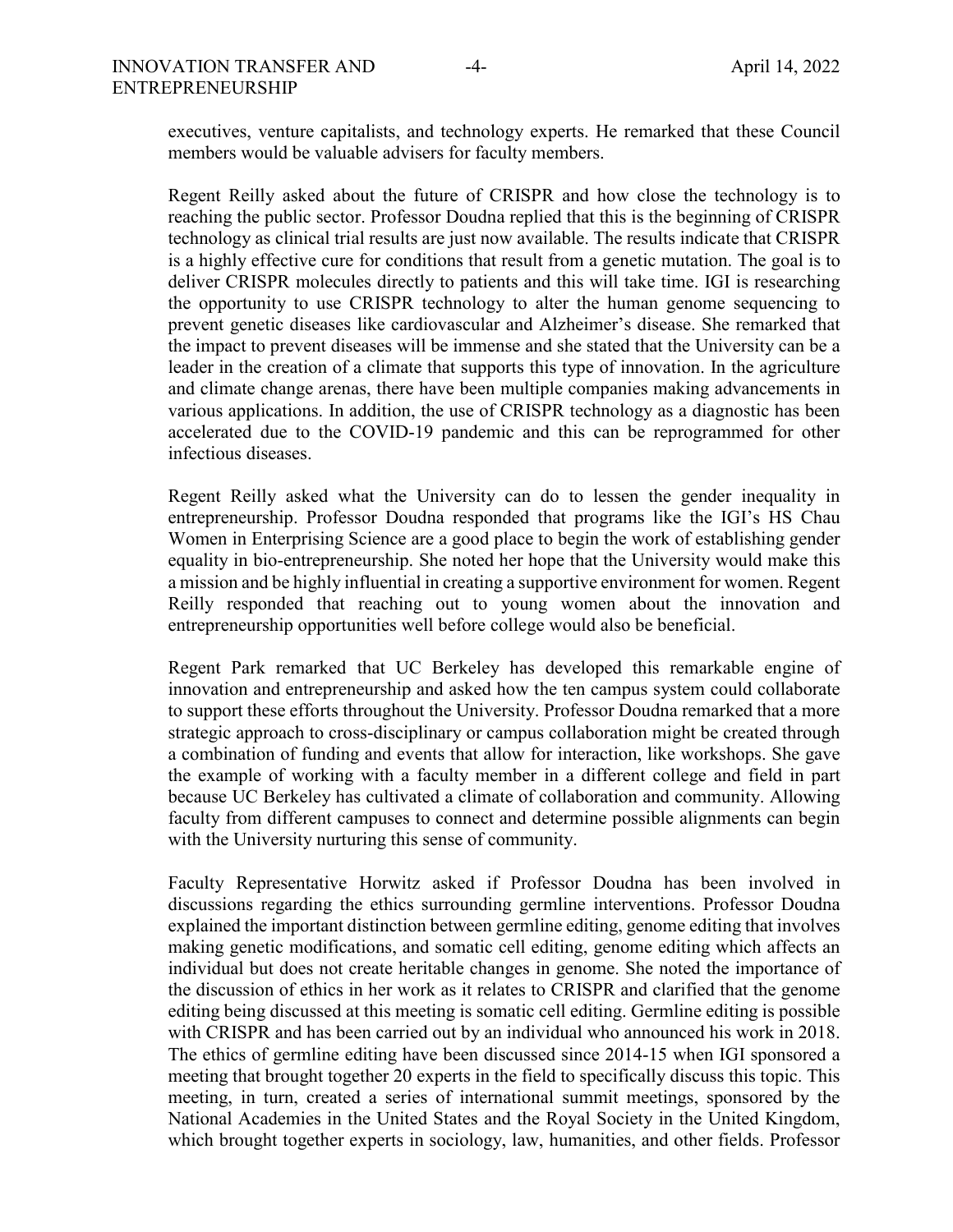Doudna has been involved in these summits, and the IGI has had a series of events with the intent of making the technology understandable to non-experts and providing opportunities for expression of varying opinions on the matter. She underscored the need for transparency and thoughtfulness in the future of this technology.

Advisory member Green asked about the commercialization process, specifically how a decision is made to keep a program or discovery within an academic capacity rather than creating a startup company. Professor Doudna explained that with the sickle cell program she made an intentional decision to not turn it into a company. People affected by sickle cell disease historically have not been prioritized by the biomedical community. She explained the opportunity with this program, as the first application of CRISPR that the IGI worked on, to create an affordable and accessible technology that could make a considerable impact through a private-public partnership that centers on the values of the University.

Advisory member Green asked about the importance of a proof of concept fund and mentorship in the innovation and entrepreneurship process, specifically in the journey from basic and applied research to commercializable technology. Professor Doudna remarked that there is a great opportunity to accelerate the pace of taking discoveries and translating them into a company or a partnership with a company to create value and have social impact. Mentorship is a key component in this process and allows knowledgeable business partners and venture capitalists to meet with inventors and brainstorm ideas to blend science and technology.

Chancellor Christ shared the importance of making the boundaries between academic units, disciplines, and universities more permeable. She provided examples of collaborations with UC Berkeley and other institutions, indicating that these partnerships were intentionally created through a structure that allows faculty to work together, noting the positive impact of comprehensive campuses working with medical schools. Investment in infrastructure to support these efforts is critical to promote entrepreneurship. She noted the need to develop programs for faculty, like the Bakar Fellows Program at UC Berkeley, to create an entrepreneurship environment and for additional investment in different expertise like legal, patenting, and licensing staff. The increased interest in the venture capital arena brings complex questions surrounding intellectual property and funding issues. Chancellor Christ stated that the Kavli Foundation had established centers at UC Berkeley and the University of Cambridge, connecting scientists, ethicists, social scientists, science communicators, and the public in discussions surrounding potential impacts of scientific discoveries. Professor Doudna agreed with Chancellor Christ's remarks and stated that she is fortunate to be on a campus that prioritizes entrepreneurship.

Chancellor Muñoz underscored the importance of collaboration with other campuses and noted the role that the University has to connect faculty members, researchers, and labs. He shared that UC Merced would benefit in the knowledge base of more mature campuses like UC Berkeley. UC Merced could be beneficial in CRISPR research within the agriculture arena and might also offer a cohort of diversity to help address the equity and gender parities.

Advisory member Ku asked what the UC Office of the President might do to further promote innovation and augment technology transfer resources on the campuses. Professor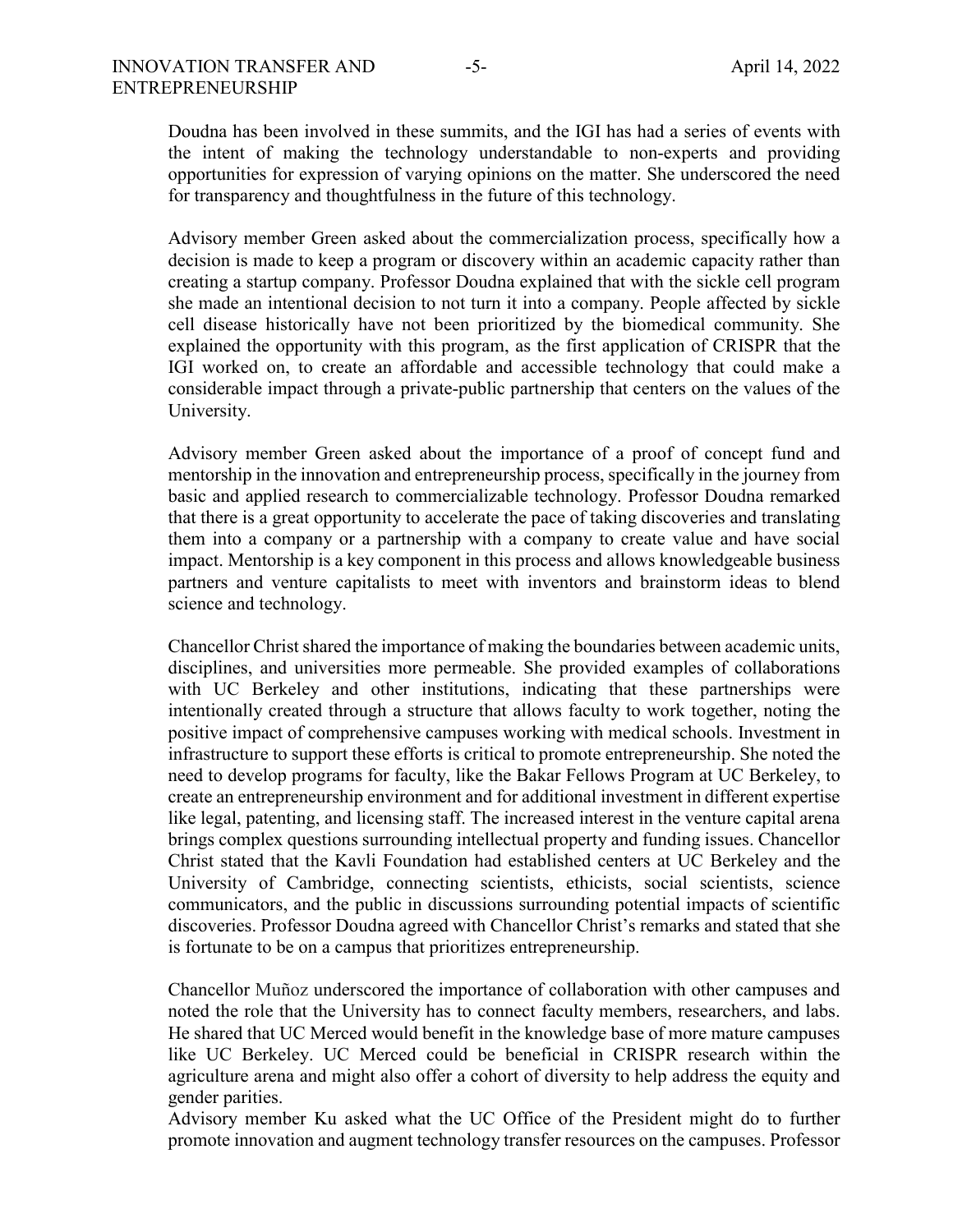Doudna responded that the campuses can greatly benefit from shared experiences and collaboration, despite the fact that practices often differ from campus to campus.

Committee Chair Leib commented that one of the recommendations of the Regents Working Group on Innovation Transfer and Entrepreneurship is for the UC Office of the President to provide best practices. He acknowledged the challenging work done by Vice President for Research and Innovation, Theresa Maldonado, to implement these recommendations.

Committee Chair Leib asked about equity management, specifically at UC Berkeley. Professor Doudna replied that immense value has been created in CRISPR companies but the equity that the University received was minimal. In the future, she hoped that policies would be in place to capture some of this value for the University.

Committee Chair Leib asked Professor Doudna for her thoughts on the creation of a proof of concept fund at the University. Professor Doudna applauded the idea of a proof of concept fund and indicated that there has to be a willingness to take on risk for it to be successful with the knowledge that a number of the projects might not come to fruition but some might be successful. A proof of concept fund allows innovators the opportunity to pursue ideas.

President Drake shared that cross collaboration between the campuses is important in the innovation and entrepreneurship efforts. Campuses have different cultures which contribute to the uniqueness of the University but also can create barriers. The goal is to support good ideas in order to get technologies into the world while also protecting intellectual property.

# 4. **UPDATE ON INNOVATION AND ENTREPRENEURSHIP FUNDING STRATEGIES**

[Background material was provided to the Special Committee in advance of the meeting, and a copy is on file in the Office of the Secretary and Chief of Staff.]

Executive Vice President Brostrom described the work being done on the infrastructure and funding to establish proof of concept funds. He shared that the UC Office of the President staff has met with representatives from the campuses to better understand the needs of each campus' technology transfer offices and their capabilities. The more experienced campuses in the innovation and entrepreneurship arena have existing proof of concept funds and they have expressed a willingness to mentor the less mature campuses.

Mr. Brostrom outlined the ways in which funding sources are being identified, both onetime and permanent funding. In the January State budget, a climate resiliency proposal includes \$100 million for pre-seed research and another \$50 million budgeted for regional innovation hubs, allowing campuses to work on building infrastructure around technology transfer. These are anticipated to continue into the May budget proposal.

During the meeting with campuses, the campuses expressed appreciation for the funding received through Assembly Bill 2664, the Innovation and Entrepreneurship Expansion. This support helped to accelerate innovation and entrepreneurship by supporting over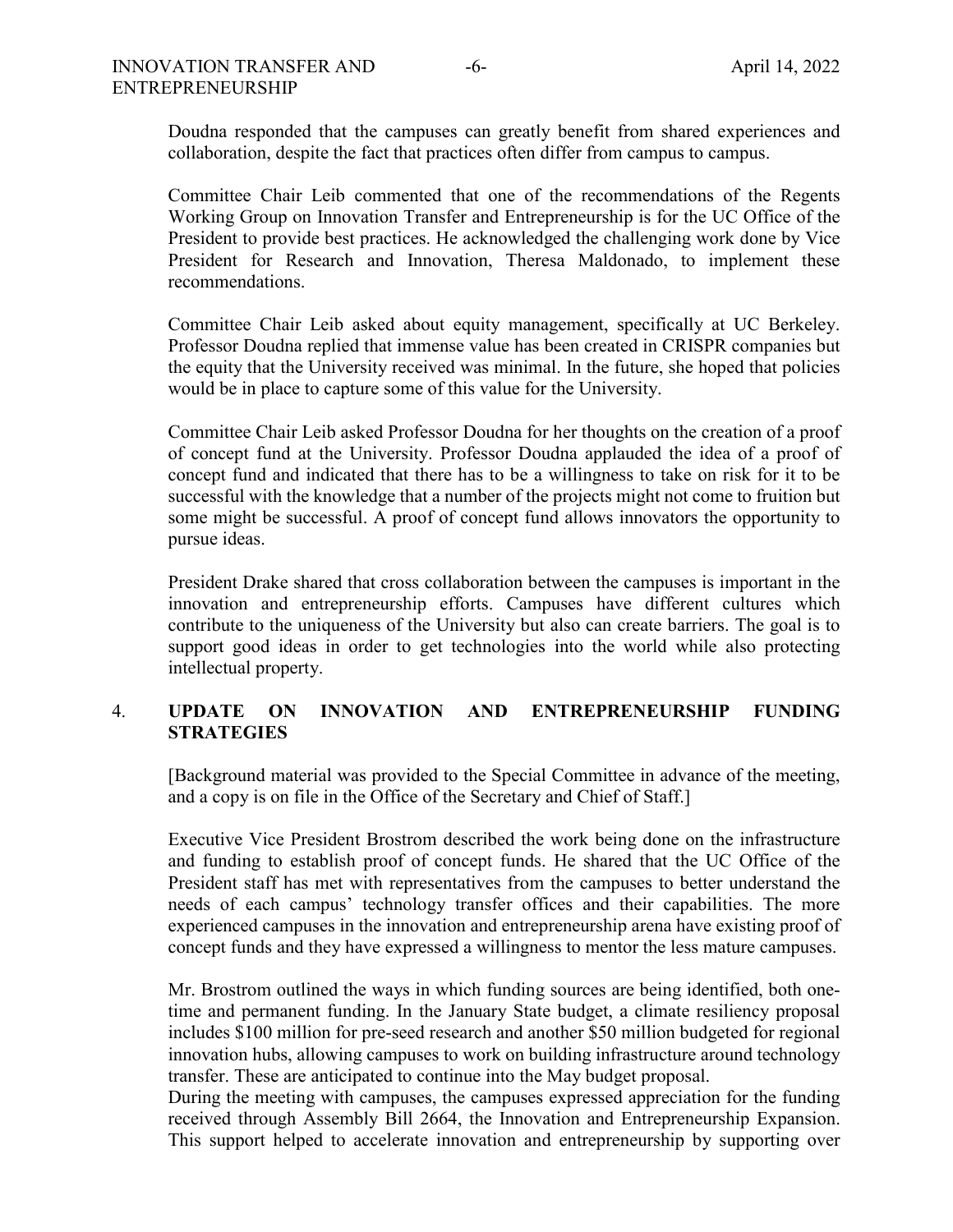500 new startups and existing companies. Mr. Brostrom indicated that a potential member request for funding similar to AB 2664 is being considered.

During the pandemic, \$1.5 billion in taxable working capital bonds were issued to the University. These are bonds that would require repayment but offer substantial funding to start these efforts. Federal stimulus packages provided the University with Higher Education Emergency Relief Funds and there is an unspent balance of \$350 million which campuses could choose to possibly extend.

Mr. Brostrom shared that he was working with the Chief Investment Officer on a proposal to optimize the University's \$20 billion of working capital, investing it in order to allow for more of the University's working capital to be placed in higher return investments. This would benefit campuses by moving more money from the University's Short Term Investment Pool (STIP) to the Total Return Investment Pool (TRIP).

There are also several campus-related opportunities. Mr. Brostrom remarked that these funding sources and active partnerships between the campuses can allow the University to support faculty, staff, and students in the efforts of commercializing more discovery.

Regent Sherman asked if there are any restrictions for the endowment to have a seed fund to augment the proof of concept fund. Mr. Brostrom replied that there are no restrictions and provided examples, like the House Fund at UC Berkeley and Bow Capital, in which the University has already invested. He noted that these are late stage funds rather than proof of concept funds.

Committee Chair Leib stated that Bow Capital differs from a proof of concept fund since it is more of a late stage investment fund. He described the proof of concept fund as early stage investing allowing for more leverage and opportunities. Regent Sherman stated that the University should be the initial ask for University inventors. He remarked that by investing more directly rather than through outside funds, it allows the University to be in the community and establish a sense of loyalty between the innovator and the University. Often inventors are not successful in the first funding rounds for a variety of reasons but they return with a successful idea in later discoveries.

Advisory member Ku indicated that all technology transfer offices want a proof of concept fund and most universities are forming such funds. She remarked that it is important for the UC Office of the President to create a culture where innovation is valued. By augmenting each campus' proof of concept fund, the UC Office of the President can relay that messaging.

Chancellor Khosla commended the Chief Investment Officer for being a leader in venture capital investing. He stated that the proof of concept funds should be established and managed at the local campus level and not at the Office of the President. Committee Chair Leib agreed with Chancellor Khosla's comments but noted the importance of receiving funding from the State for innovation, indicating the State's interest in promoting innovation at the University. He shared that AB 2664 had a great impact at the campus level in providing much-needed support.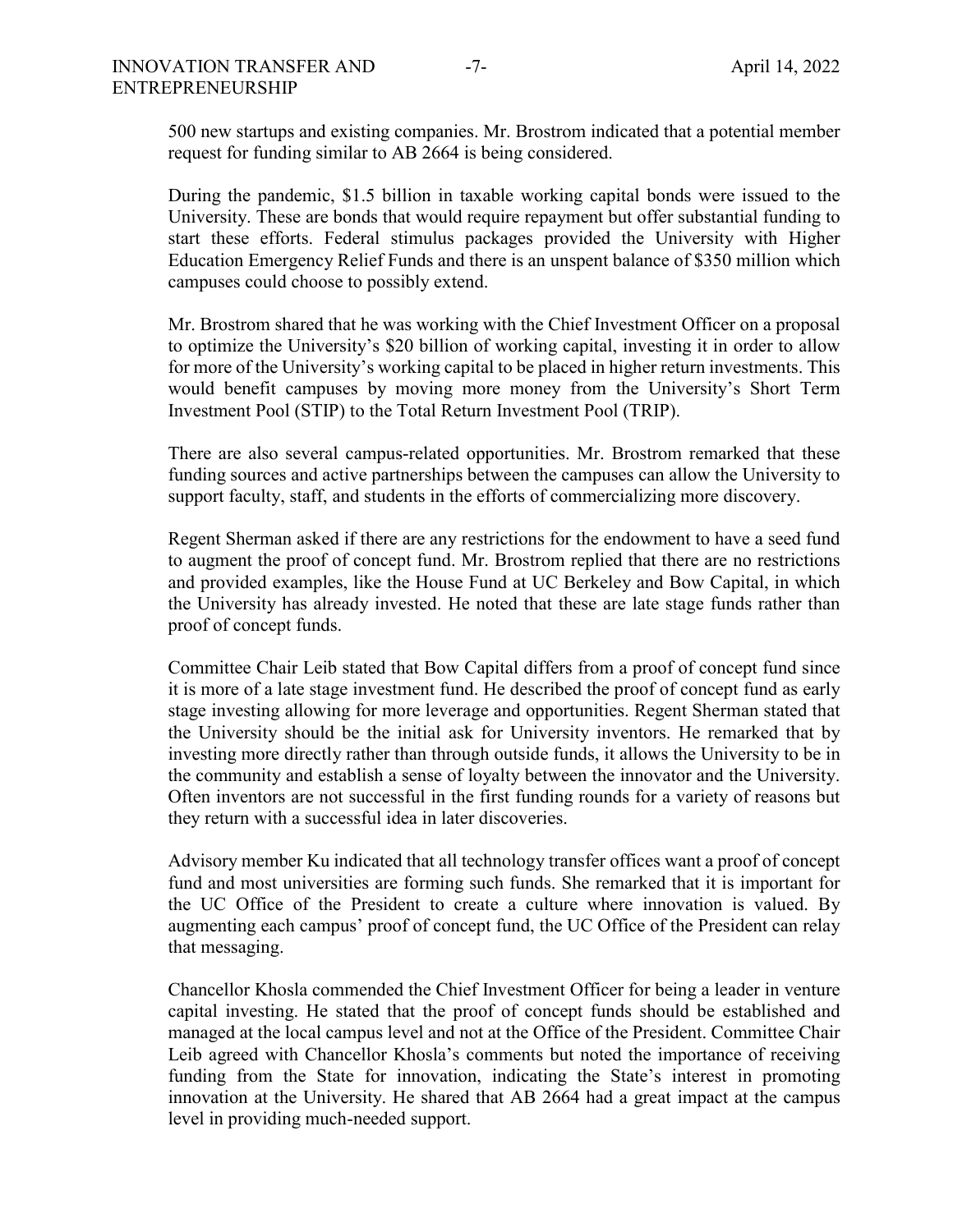Chancellor Muñoz remarked that he was in support of additional State funding to support innovation at the University. He asked how the various State funds would be allocated, specifically to the less mature campuses who do not have the appropriate personnel or funds needed to support a proof of concept fund. Mr. Brostrom replied that the need would be to establish a proof of concept fund, which UC Merced currently did not have, and to establish the infrastructure and personnel to augment technology transfer and innovation on campuses. Partnerships with more mature campuses, like UCLA and UC Davis, would be greatly beneficial to less mature campuses.

Regent Hernandez remarked that receiving proof of concept funding provides an innovator the leverage to receive additional bridge funding, as private industry looks favorably at an idea that has already received support. He encouraged the University to look at federal funding agencies in addition to State funding in order to move a concept to the point where private companies are willing to invest and take to market. He noted that having localized decision making and funding at the campus level provides less risk to the University due to the familiarity and better analysis of the risk assessment. Regent Hernandez stated his hope that the less mature campuses receive an equitable distribution of funds. Mr. Brostrom agreed with the leveraging effect and explained that the University was able to take the \$22 million received from AB 2664 and expand this substantially with matching funds. He remarked that the allocations from AB 2664 were divided equally among the campuses.

Committee Chair Leib emphasized the benefit of receiving State funds for innovation and entrepreneurship and noted the value of a matching fund.

Chancellor Khosla agreed that a matching fund was definitely needed. He explained how UC San Diego determines which ideas to support and how the technology transfer office functions. He encouraged the less mature campuses to establish an independent advisory board consisting of faculty entrepreneurs, local venture capitalists, and others who can analyze investment possibilities in an unbiased manner and determine the potential successful innovations. Chancellor Muñoz agreed with these comments but stated that this requires personnel to establish.

### 5. **PANEL OF STUDENT ENTREPRENEURS**

[Background material was provided to the Special Committee in advance of the meeting, and a copy is on file in the Office of the Secretary and Chief of Staff.]

Ms. Cheukai Makari, a fourth year undergraduate student at UC Berkeley, provided an overview of her experience as a student entrepreneur. She served as a Big Ideas Innovation Ambassador through the Blum Center for Developing Economies, and is Director of the Freetown Waste Transformers, a woman-led organic waste to energy solutions startup in Sierra Leone, West Africa that turns food waste into electricity, heat, and fertilizer. Ms. Makari underscored the importance of creating more opportunities for students to obtain the resources, mentorship, and funding to advance ideas. She noted that increased diversity of the mentors and applicants should be a central aspect in the student entrepreneur experience.

Mr. Paolo Shamoon, a recent UCLA graduate, remarked on his experience as a student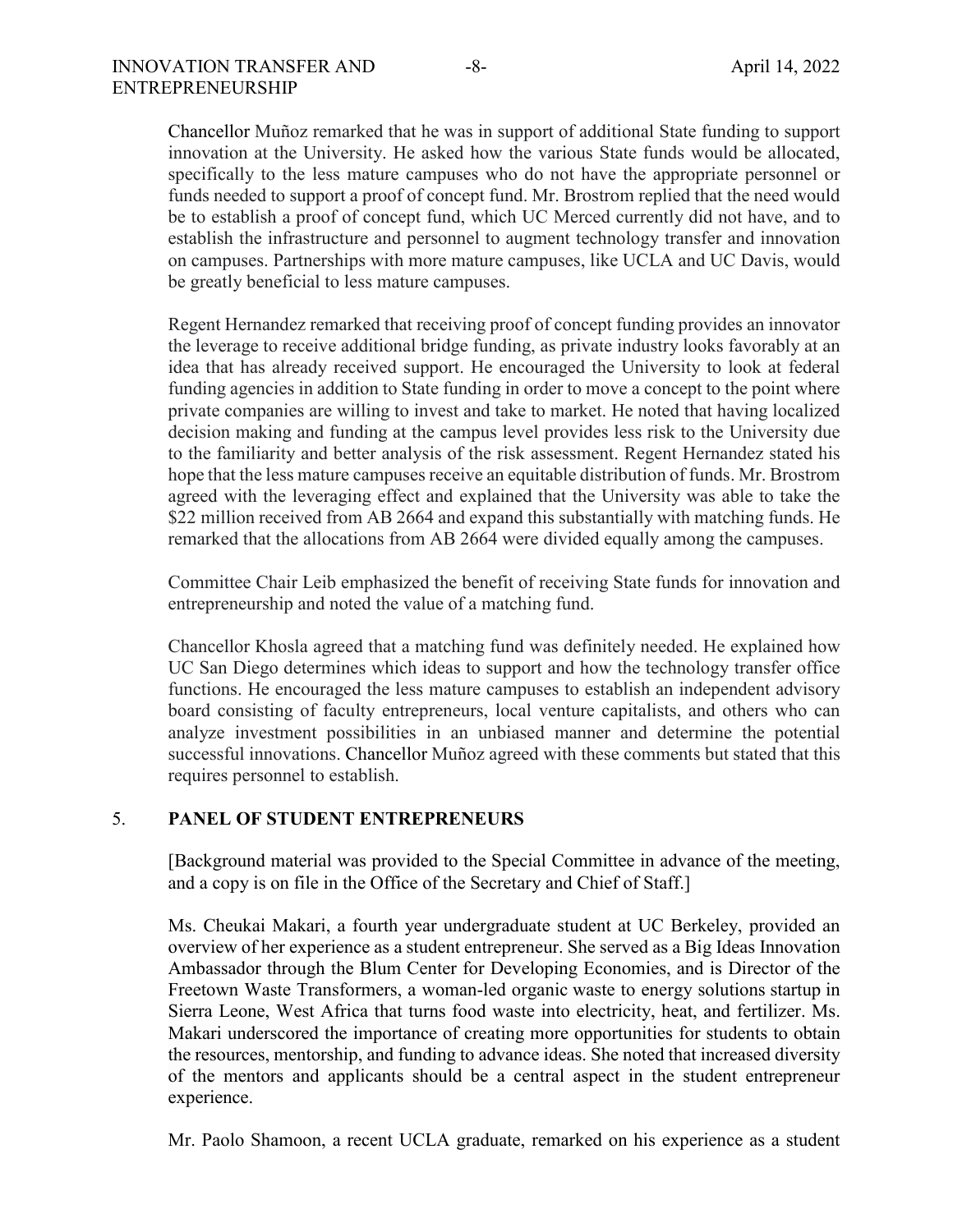entrepreneur and the challenges he faced realizing the resources available to the entrepreneurial undergraduate community. While at UCLA, he directed Startup Labs, a student-run accelerator program for early-stage startups, where he helped a growing number of student entrepreneurs. He is the president of Bruin Entrepreneurs, a program that provides resources for startup and entrepreneurship-related activities through events, workshops, and an in-house accelerator. He noted that more support is needed in this arena similar to Big Ideas at UC Berkeley and Startup Labs at UCLA, in order to promote and sustain student entrepreneurs.

Ms. Diondraya Taylor, a UCLA doctoral student in education, participated in Startup UCLA as an undergraduate, where she learned the skills needed and opportunities available to student entrepreneurs. She founded Mindset & Milestones, a social enterprise focusing on entrepreneurship education, curriculum, and leadership skills for girls. The goal is to teach girls and women skills like self-efficacy and risk taking in order to prepare them to make an impact in society. She remarked on the issue of gender inequity and noted that more resources are needed to teach students how to take ideas and develop sustainable companies.

Ms. Divya Menon, a UCLA M.B.A student, founded Maiden, a trading application which seeks to modernize housing finance by finding common ground between speculators and middle class homebuyers. She described her experience with Startup UCLA, where she was exposed to competitions for funding, which provided resources needed to get her idea off the ground, develop it, receive feedback, and gain the confidence needed to further pursue her concept. Competitions like Berkeley's Big Ideas, the Bruin Impact Challenge and Davis' Big Bang competitions helped her refine her proposal, which is currently being considered by a publicly traded company. She recommended that a central hub with contacts to faculty advisors would be beneficial for student entrepreneurs. She also noted that student debt may be an inhibitor for students in pursuing their ideas.

Mr. Chase Griffin, a UCLA graduate student in education and a student-athlete, reflected on his experience as a student, athlete, and entrepreneur. He described his advocacy in the Name-Image-Likeness (NIL) movement, the ability of student-athletes to capitalize on their NIL. He established BE11EVE Brand, a brand consulting firm that represents individual brands and advises media companies on brand investments. He stated that students will continue to create brand companies while in college, especially as the NIL brand market develops. Mr. Griffin remarked that establishing a more dedicated and formal connection between student athletes and the startup community would helpful in the entrepreneurial process.

Committee Chair Leib asked about the students' backgrounds, how their high schools fostered the college application process, and what interested them in the University of California.

Ms. Taylor shared that she visited UCLA on a high school trip and knew she wanted to attend college at this campus. UCLA had a strong academic reputation and she wanted to build a network in California so UCLA was an attractive selection. Mr. Griffin stated that he was born in Los Angeles but grew up in Texas. He chose UCLA due to the academic stature and the successful football program that would allow him to go to the National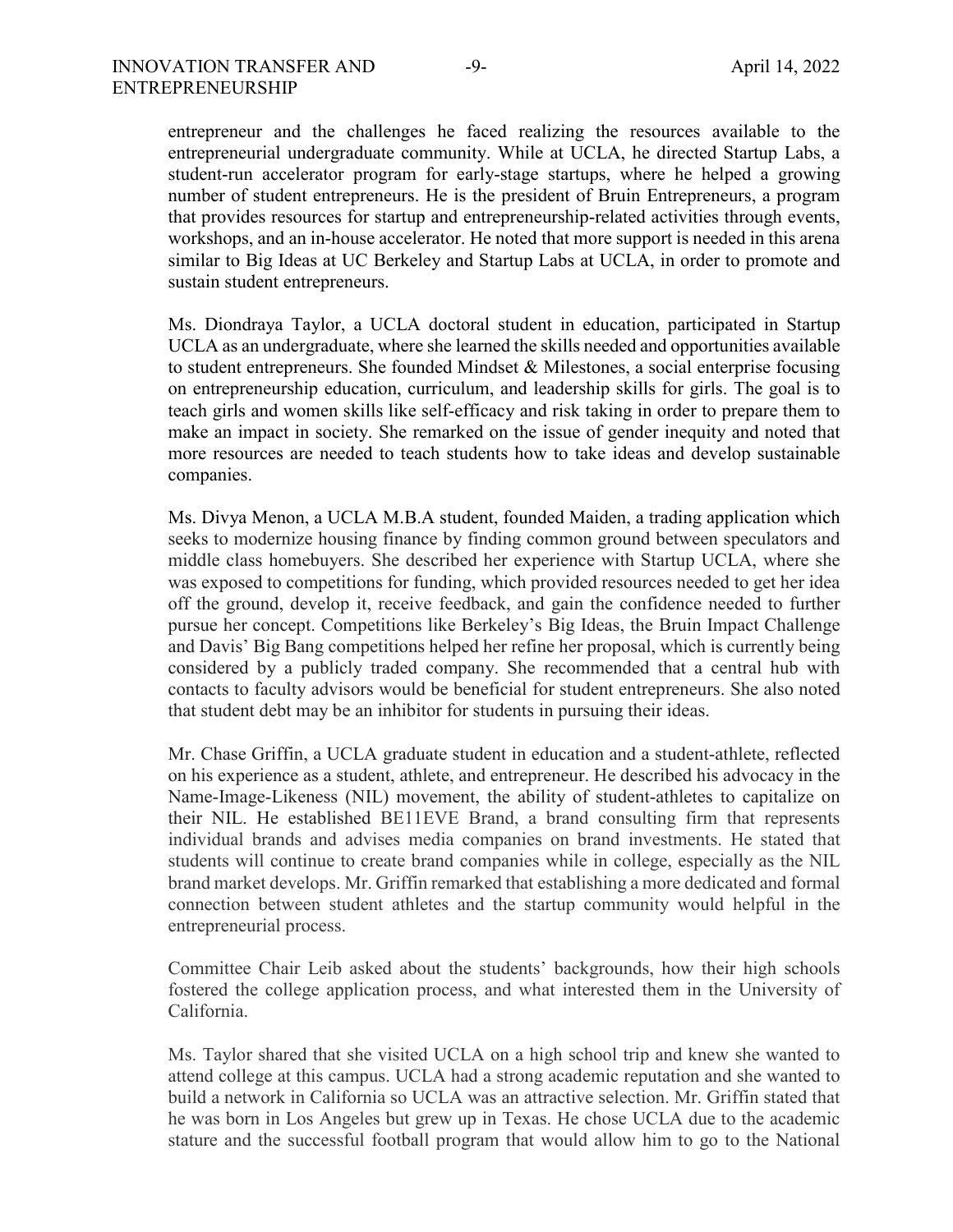Football League. He also was highly impressed with the Black legacy at UCLA of individuals who have made immense impact in the world. Ms. Makari noted that she grew up in West Africa and her family was forced to relocate to California because of the Ebola virus. She reflected on her desire to go to a school with a mission to serve people, and UC Berkeley had a focus on academia and innovation with a social entrepreneurial aspect to make worldly impacts. Mr. Shamoon indicated that he was born and raised in Los Angeles to immigrant parents and UCLA was the pinnacle for his family. Ms. Menon explained that she grew up in Texas and her parents worked for the National Aeronautics and Space Administration (NASA). Innovation and creative ideas were always discussed in her family, and she was attracted to the diversity and openness at UCLA for outstanding ideas.

Advisory member Green asked what the panelists were seeking from mentorships and what the benefits of mentors have been for them in their journey. Mr. Griffin replied that mentorship should be predicated on how to operate with the specific skill-sets. He described the need for mentors in the student-athlete experience in pursuing the opportunity to earn money. Mentors provide life skills like negotiating contracts and filing taxes that are often needed for students, especially first-generation students or those on scholarships who have not had experience managing money. Ms. Taylor explained that mentorship was the main reason for the success of her business. She noted the importance of having a formal mentorship process that allows the mentee and the mentor to benefit as well establishing connections between students and venture capitalists who can advise the student. Ms. Makari agreed with the comments and included that having the diversity of experience to learn from mistakes and successes is important. It was important to connect students to people who can transform the student's vision and provide the tools needed to succeed. Mr. Shamoon remarked that there are varying levels of mentorships, from mentors who are simply speakers at an event to venture capitalists who can help navigate legal and business terms. Ms. Menon explained that the practical application of mentorship has been incredibly helpful in connecting her to the right people in order to receive diverse input.

Regent Sherman asked about the panelists' journey as sole entrepreneurs and inquired if there were opportunities to partner with other students. Ms. Menon indicated that she recently had a co-founder join her company but she described the difficulty in this process and suggested establishing a hub where student entrepreneurs can go to connect.

Regent Sherman suggested a networking entrepreneurship club which would allow an exchange of ideas. Ms. Makari described the Entrepreneurs at Cal hub which brings together founders and innovators and allows for postings of student entrepreneurial needs. She explained that the task of finding a co-founder falls to the student and recommended that the Office of the President (UCOP) facilitate workshops for students to help build teams. Mr. Shamoon created a startup fair event where student entrepreneurs set up booths to showcase their ideas and make connections. He remarked that an event similar to this but at a UC cross-campus level would be beneficial as networking with other UC campuses is arduous. Ms. Taylor indicated that she was currently looking for a co-founder but shared that, often, the student entrepreneur is so far into the idea and process that there is a hesitancy to bring in a partner. She recommended that UC work to bridge gaps between students in different domains to support complementary skill sets. Mr. Griffin stated that having a hub would be beneficial to exchange ideas and expertise as well as to teach tools to individuals as entrepreneurs, such as how to capitalize on their own ideas.